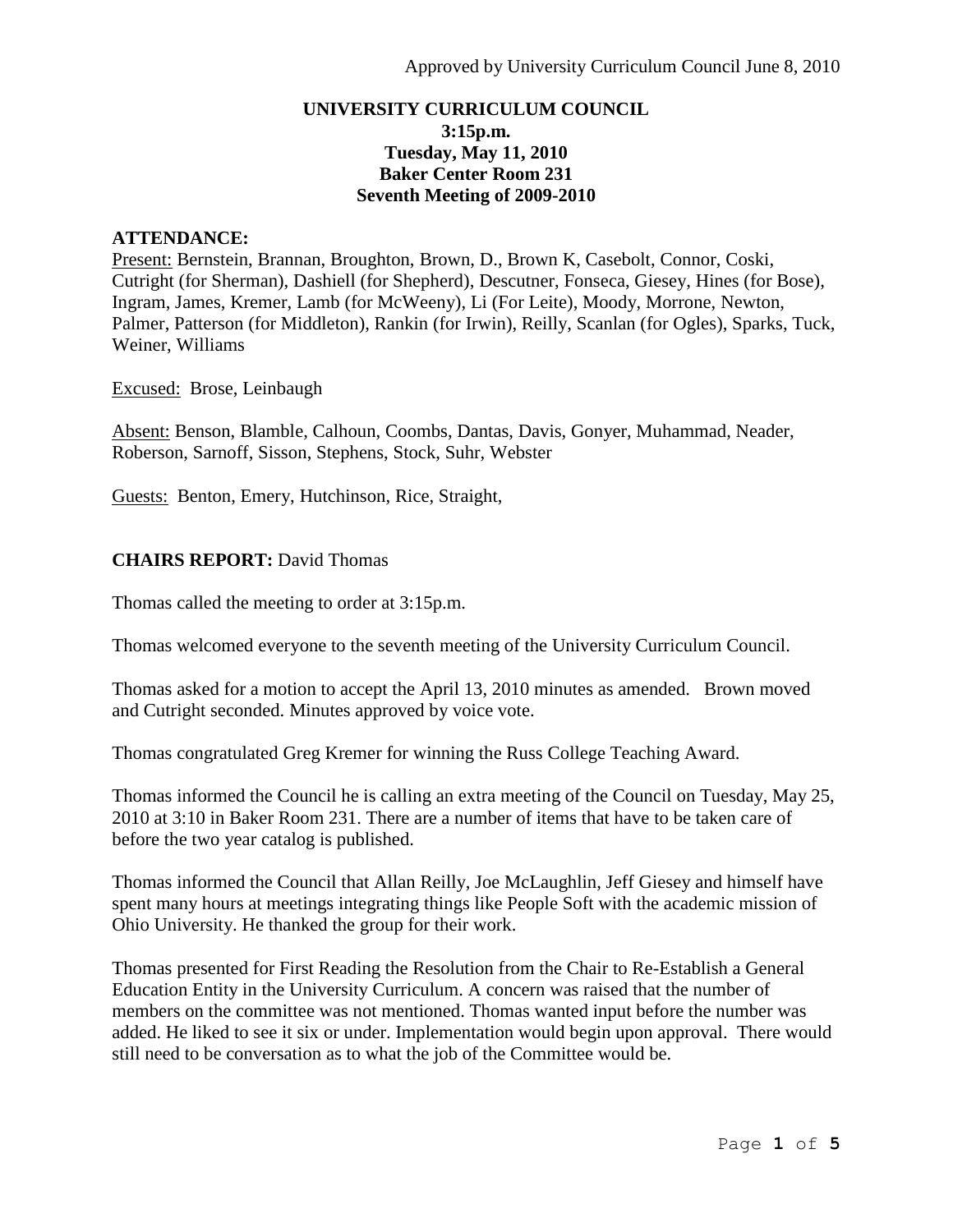# **INDIVIDUAL COURSE COMMITTEE:** Anita James, Chair

James presented the minutes from the April 20, 2010 meeting. Minutes unanimously approved as amended by voice vote.

# **Q2S, OCEAN**

Jeff Giesey presented an update on Q2S and OCEAN. Binders are being submitted and six of the Binders are at the UCC level. Giesey presented an overview of the workflow for the Binders. Giesey then showed the Council how OCEAN is set up. All members of the Council are able to view the Binders while they are still in the subcommittees. The first and second readings for Binders will occur during the monthly meeting. The question was asked when Binders will be put on hold to be placed on the agenda for the Council to look over before the monthly meeting. A brief discussion followed and it was decided that the agenda should be sent the week before the meeting to give the Council members time to look over the Binders.

If there are new programs that will be started on Semesters, Giesey needs to be informed so he can set it up for the Binders.

## **PROGRAMS COMMITTEE:** Greg Kremer, Chair

## **For Second Reading**

- 1. Global Leadership Program Relocation
	- a. Relocating from the Scripps College of Communication to the Center for International Studies
	- b. The move will strengthen academic synergies, improve administrative effectiveness and save costs.
	- c. It will strategically align the Global Leadership Center with core global partnerships administered through the Center for International Studies.
	- d. No significant negative impacts in the move
	- e. Interdisciplinary certificate program

Unanimously approved by voice vote

## 2. College of Fine Arts B.A. Degree Change

- a. Liberal Arts Requirements: Credit Hour Changes
	- i. Humanities from 18 to 12
	- ii. Social Sciences from 18 to 12
	- iii. Natural Sciences from 18 to 12
- b. Humanities Course options additions and deletions listed in the full proposal.
- c. Changes will enable each program to meet their accreditation body requirements and standards
- d. Enable to provide a strong educational foundation of professional, discipline specific courses.
- e. The meeting of the Deans has not taken place yet.
- f. The committee has tabled the proposal until the next UCC meeting.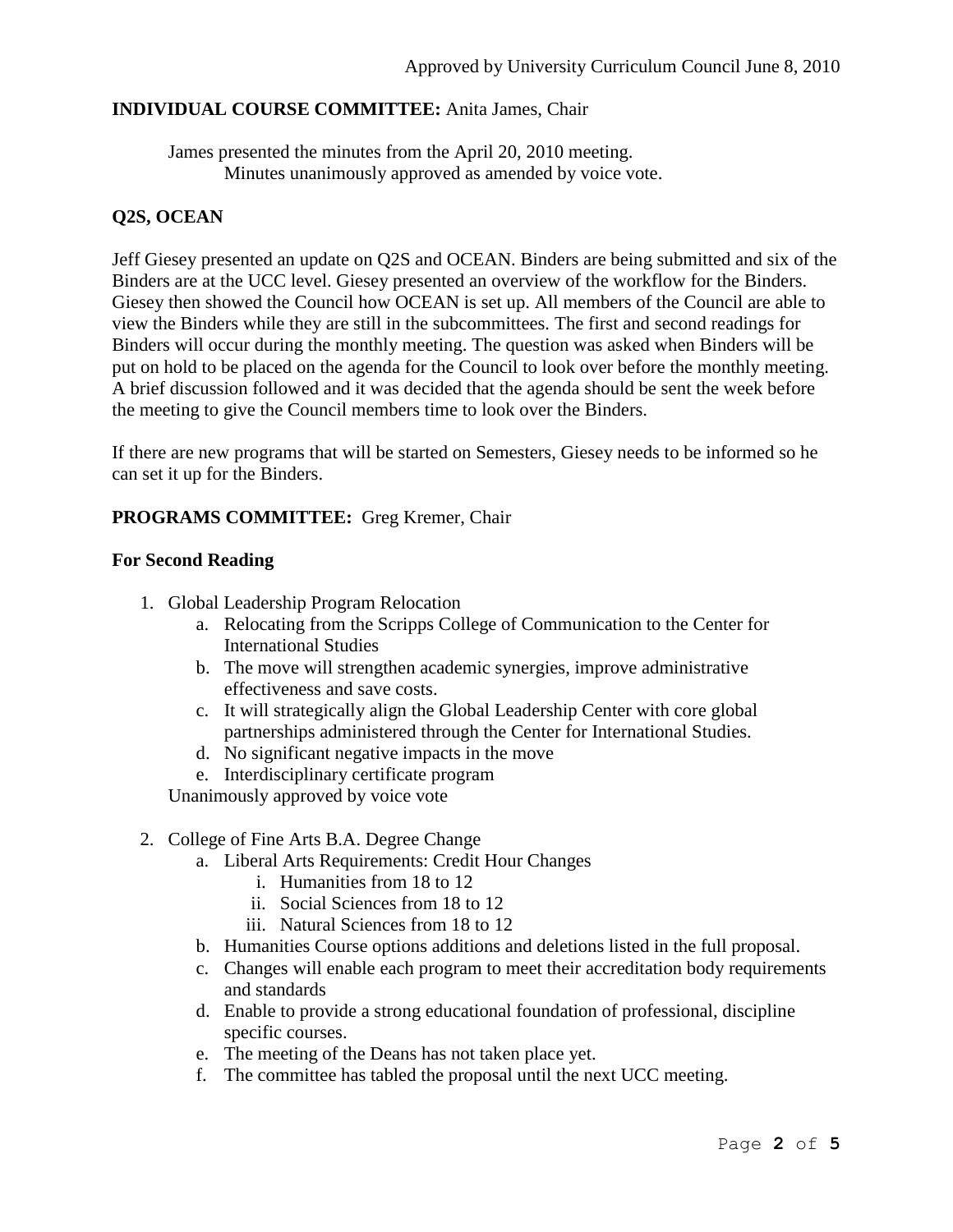- 1) Diversity Studies Certificate
	- a) Enhance a student's general education, academic major and/or career preparation.
	- b) It will assist students to be culturally informed, competent and respectful towards all diverse peoples, prepare for living and working in a diverse local and global society and develop students as engaged citizens in the democratic "publics" of their own community, state, nation and world.
	- c) Requires 28 quarter credit hours spread across various diversity domains.
	- d) Take 2 required courses as introduction and a capstone.
	- e) Select an interdisciplinary complement of courses to provide multiple perspectives in various domains of diversity.
	- f) Will participate in one interactive summer session workshop designed specifically for diversity education work.
	- g) The graduate assistant is to provide support staff for the director.
	- h) Course breakdown by Diversity Domain was amended to the proposal.

Unanimously approved by voice vote.

# **For First Reading**

- 1. Majors in Greek and Latin
	- a. Phase out or inactivate Latin, Greek, and Latin and Greek BA programs (BA5211, BA5212, BA5213
	- b. Create a new Classical Languages BA program
	- c. Assign a new major code
	- d. The requirements for the Greek and Latin Majors mirror each other
	- e. The joint Major was designed for students with three or more years of high school Latin and who study Greek while continuing the Latin study.
	- f. No students have qualified for this joint major for a number of years.
	- g. Students in the new major will concentrate either in Greek or Latin.
	- h. Under Quarters 52 hours
	- i. Completion of the Latin or Greek language sequence through 213 or equivalent
	- j. 28 hours (7 courses) ion 300-400 level Greek classes or Latin classes
	- k. 24 hours (6 courses) from approved CLAS, CLAR, HIST 329B-C and either LAT or GK courses in the 200-400 level. Greek courses can count for Latin concentrations and vice versa.
- 2. Relocation of East Asian Studies Certificate
	- a. Relocate from Political Science in the College of Arts and Sciences to the Center for International Studies
	- b. The Coordinator of Undergraduate Studies in the Center for International Studies administers the certificate.
- 3. Relocation of Language Courses
	- a. Prefixes: HIND, INDO, KHMR, KIDU, MALA, SOMA, SUDA, THAI, TIGR, TWI, VIET, WOLO
	- b. Relocate the undergraduate courses from the Department of Linguistics to the Department of International Studies (administered through the Center of International Studies)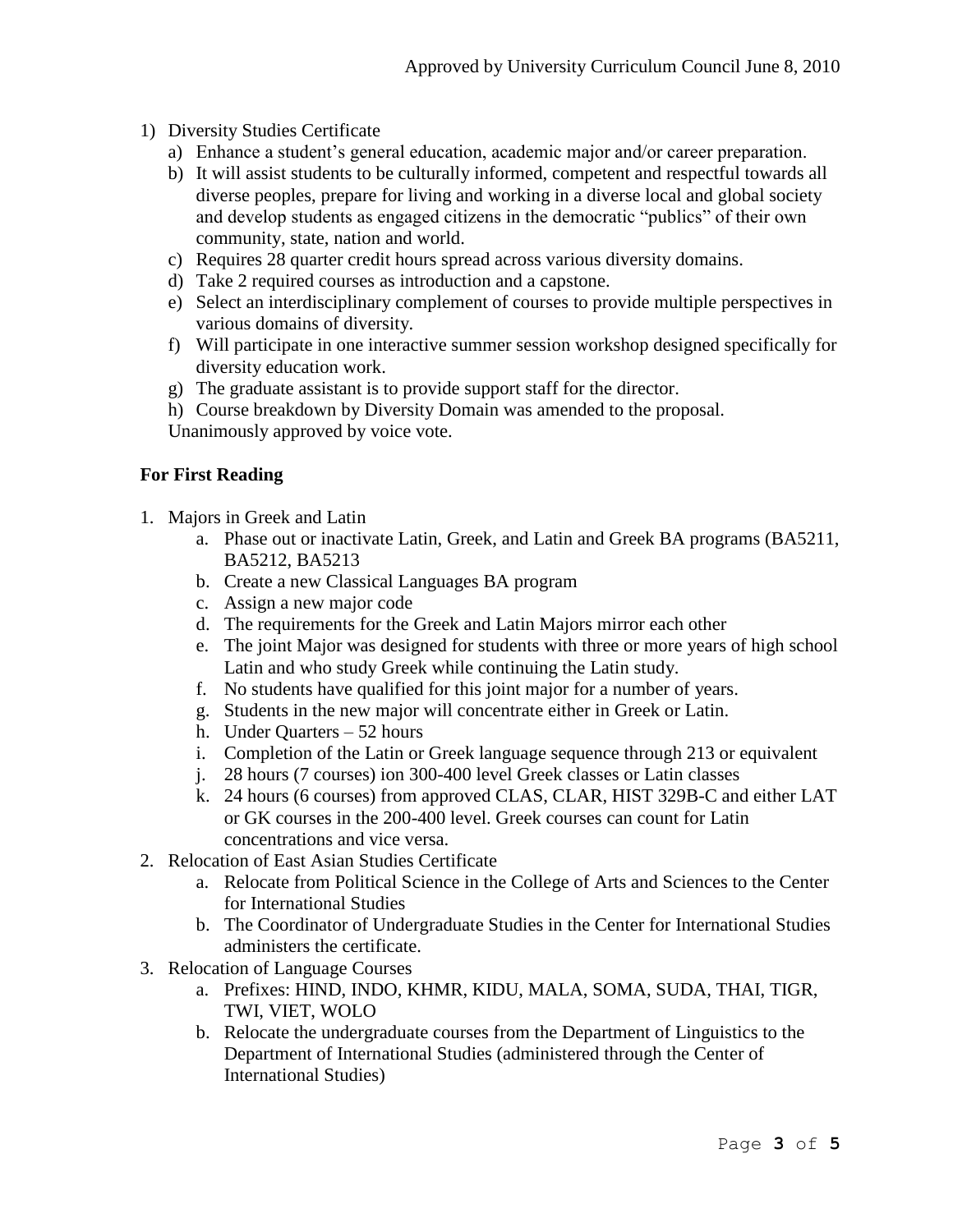- c. Relocate the graduate courses from the Department of Linguistics to the Center of International Studies
- 4. Athletic Training Prefix Change
	- a. Change course prefix from RSAT to AT
	- b. Athletic Training is no longer in Recreation and Sport Sciences
- 5. Exercise Physiology Prefix Change
	- a. Change course prefix from PESS to EXPH
	- b. Exercise Physiology is no longer in Recreation and Sport Sciences
- 6. Journalism quarters to Semesters Program
	- a. Creation of a new program code and all associated details for entry of a new semester program into OCEAN for a News and Information Program and a Strategic Communication Program.
	- b. Withdrawn
- 7. Health and Human Services Relocations
	- a. Creation of an unnamed school in the College of Health Sciences and Professions
		- 1. Consisting of programs in Athletic Training, Exercise Physiology, and Nutrition Sciences
		- 2. Will need a name before final approval.
	- b. Creation of an unnamed school in the College of Health Sciences and Professions
		- 1. Merger of the Child and Family Studies Programs with the School of Public Health Sciences and Professions
	- c. Creation of a new School of Rehabilitation and Communication Sciences
		- 1. Merging of the School of Physical Therapy and the School of Hearing, Speech and Language Sciences
		- 2. Change the name and course prefix for HSLS to Communication Sciences and Disorders (CSD).
- 8. Writing Certificate
	- a. Students of all majors with the exception of English majors
	- b. Includes a wide variety of courses from across the University which will be refreshed annually
	- c. 28 Credit Hour Minimum
- 9. HCS Program Changes
	- a. Retail Merchandising to Retail Merchandising and Fashion Product Development
	- b. Creation of 3 new MCFs (CONS, RHT and RFPD) and reassignment of existing courses
	- c. Approval of proposed Fall 2010 programs for Family and Consumer Sciences Education, Retail Merchandising and Fashion Product Development major and minor, Restaurant, Hotel and Tourism, and MS program in Apparel, Textiles and Merchandising.
	- d. Relocation of listed Tier 3 courses to Human and Consumer Sciences Education
- 10. MS program in Restaurant, Hotel and Tourism
	- a. Removed from first reading until questions from the Programs Committee can be answered.
- 11. Sales Certificate
	- a. Streamline the certificates because they cannot afford to operate six different programs
	- b. Majority of students are pursuing the "Professional" Sales Certificate